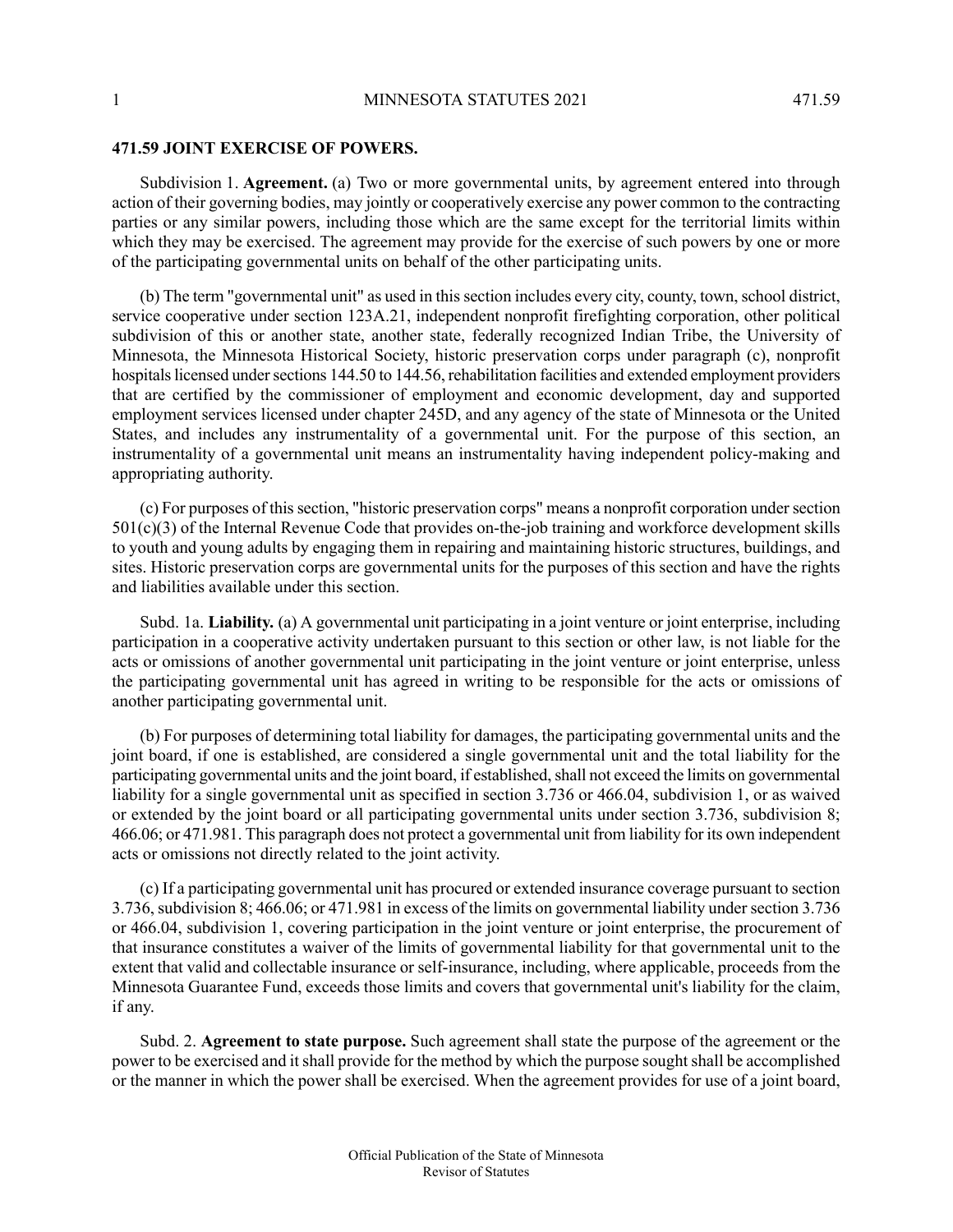471.59 MINNESOTA STATUTES 2021 2

the board shall be representative of the parties to the agreement. A joint board that is formed for educational purposes may conduct public meetings via interactive television if the board complies with chapter 13D in each location where board members are present. Irrespective of the number, composition, terms, or qualifications of its members, such board is deemed to comply with statutory or charter provisions for a board for the exercise by any one of the parties of the power which is the subject of the agreement.

Subd. 3. **Disbursement of funds.** The parties to such agreement may provide for disbursements from public funds to carry out the purposes of the agreement. Funds may be paid to and disbursed by such agency as may be agreed upon, but the method of disbursement shall agree as far as practicable with the method provided by law for the disbursement of funds by the parties to the agreement. Contracts let and purchases made under the agreement shall conform to the requirements applicable to contracts and purchases of any one of the parties, as specified in the agreement. Strict accountability of all funds and report of all receipts and disbursements shall be provided for.

Subd. 4. **Termination of agreement.** Such agreement may be continued for a definite term or until rescinded or terminated in accordance with its terms.

Subd. 5. **Shall provide for distribution of property.** Such agreement shall provide for the disposition of any property acquired as the result of such joint or cooperative exercise of powers, and the return of any surplus moneys in proportion to contributions of the several contracting parties after the purpose of the agreement has been completed.

Subd. 6. **Residence requirement.** Residence requirements for holding office in any governmental unit shall not apply to any officer appointed to carry out any such agreement.

Subd. 7. **Not to affect other acts.** This section does not dispense with procedural requirements of any other act providing for the joint or cooperative exercise of any governmental power.

Subd. 8. **Services performed by county, commonality of powers.** Notwithstanding the provisions of subdivision 1 requiring commonality of powers between parties to any agreement the board of county commissioners of any county may by resolution enter into agreements with any other governmental unit as defined in subdivision 1 to perform on behalf of that unit any service or function which that unit would be authorized to provide for itself.

Subd. 9. **Exercise of power.** For the purposes of the development, coordination, presentation and evaluation of training programs for local government officials, governmental units may exercise their powers under this section in conjunction with organizations representing governmental units and local government officials.

Subd. 10. **Services performed by governmental units; commonality of powers.** Notwithstanding the provisions of subdivision 1 requiring commonality of powers between parties to any agreement, the governing body of any governmental unit as defined in subdivision 1 may enter into agreements with any other governmental unit to perform on behalf of that unit any service or function which the governmental unit providing the service or function is authorized to provide for itself. If the agreement has the effect of eliminating or replacing a public employee who is part of a collective bargaining agreement represented by an exclusive representative, and there is no provision in the collective bargaining agreement detailing the effect of the action on the affected public employee, negotiations on the effects to the employee of the job elimination or restructuring must be conducted between the exclusive representative and the employer.

Subd. 11. **Joint powers board.** (a) Two or more governmental units, through action of their governing bodies, by adoption of a joint powers agreement that complies with the provisions of subdivisions 1 to 5,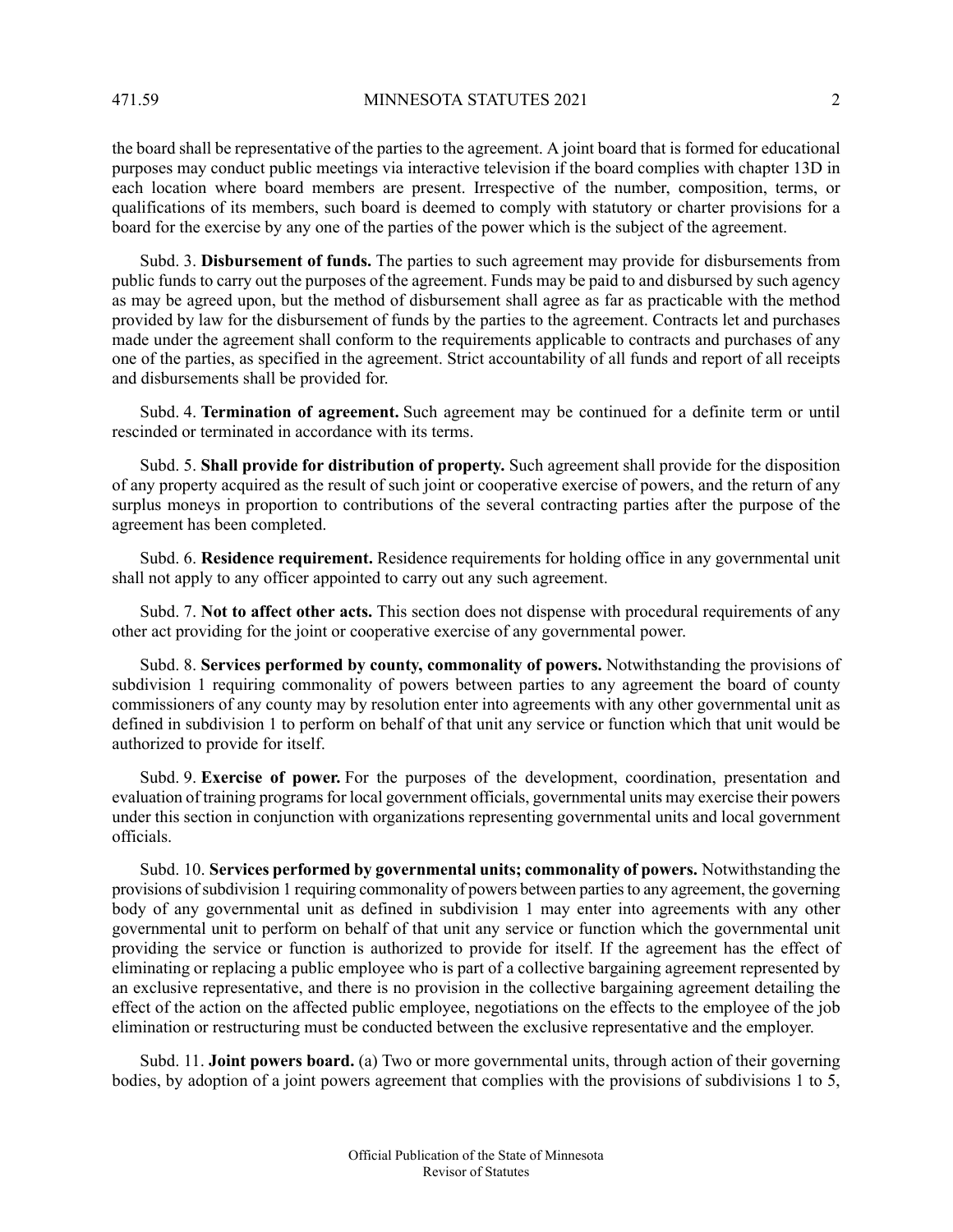may establish a joint board to issue bonds or obligations under any law by which any of the governmental units establishing the joint board may independently issue bonds or obligations and may use the proceeds of the bonds or obligations to carry out the purposes of the law under which the bonds or obligations are issued. A joint board established under this section may issue obligations and other forms of indebtedness only in accordance with express authority granted by the action of the governing bodies of the governmental units that established the joint board. Except as provided in paragraphs (b) and (c), the joint board established under this subdivision must be composed solely of members of the governing bodies of the governmental unit that established the joint board. A joint board established under this subdivision may not pledge the full faith and credit or taxing power of any of the governmental units that established the joint board. The obligations or other forms of indebtedness must be obligations of the joint board issued on behalf of the governmental units creating the joint board. The obligations or other forms of indebtedness must be issued in the same manner and subject to the same conditions and limitations that would apply if the obligations were issued or indebtedness incurred by one of the governmental units that established the joint board, provided that any reference to a governmental unit in the statute, law, or charter provision authorizing the issuance of the bonds or the incurring of the indebtedness is considered a reference to the joint board.

(b) Notwithstanding paragraph (a), one school district, one county, and one public health entity, through action of their governing bodies, may establish a joint board to establish and govern a family services collaborative under section 124D.23. The school district, county, and public health entity may include other governmental entities at their discretion. The membership of a board established under this paragraph, in addition to members of the governing bodies of the participating governmental units, must include the representation required by section 124D.23, subdivision 1, paragraph (a), selected in accordance with section 124D.23, subdivision 1, paragraph (c).

(c) Notwithstanding paragraph (a), counties, school districts, and mental health entities, through action of their governing bodies, may establish a joint board to establish and govern a children's mental health collaborative under sections 245.491 to 245.495, or a collaborative established by the merger of a children's mental health collaborative and a family services collaborative under section 124D.23. The county, school district, and mental health entities may include other entities at their discretion. The membership of a board established under this paragraph, in addition to members of the governing bodies of the participating governmental units, must include the representation provided by section 245.493, subdivision 1.

Subd. 12. **Joint exercise of police power.** In the event that an agreement authorizes the exercise of peace officer or police powers by an officer appointed by one of the governmental units within the jurisdiction of the other governmental unit, an officer acting pursuant to that agreement hasthe full and complete authority of a peace officer as though appointed by both governmental units and licensed by the state of Minnesota, provided that:

(1) the peace officer has successfully completed professionally recognized peace officer preemployment education which the Minnesota Board of Peace Officer Standards and Training has found comparable to Minnesota peace officer preemployment education; and

(2) the officer is duly licensed or certified by the peace officer licensing or certification authority of the state in which the officer's appointing authority is located.

Subd. 12a. **Joint exercise of police power; employees.** If an agreement, merger, or consolidation authorizes the exercise of peace officer or police powers by an officer appointed by one of the governmental units within the jurisdiction of the other governmental unit, a peace officer or public safety dispatcher, working pursuant to or as a result of that agreement, merger, or consolidation, must receive credit for accumulated vacation and sick leave time earned within the governmental unit employing the peace officer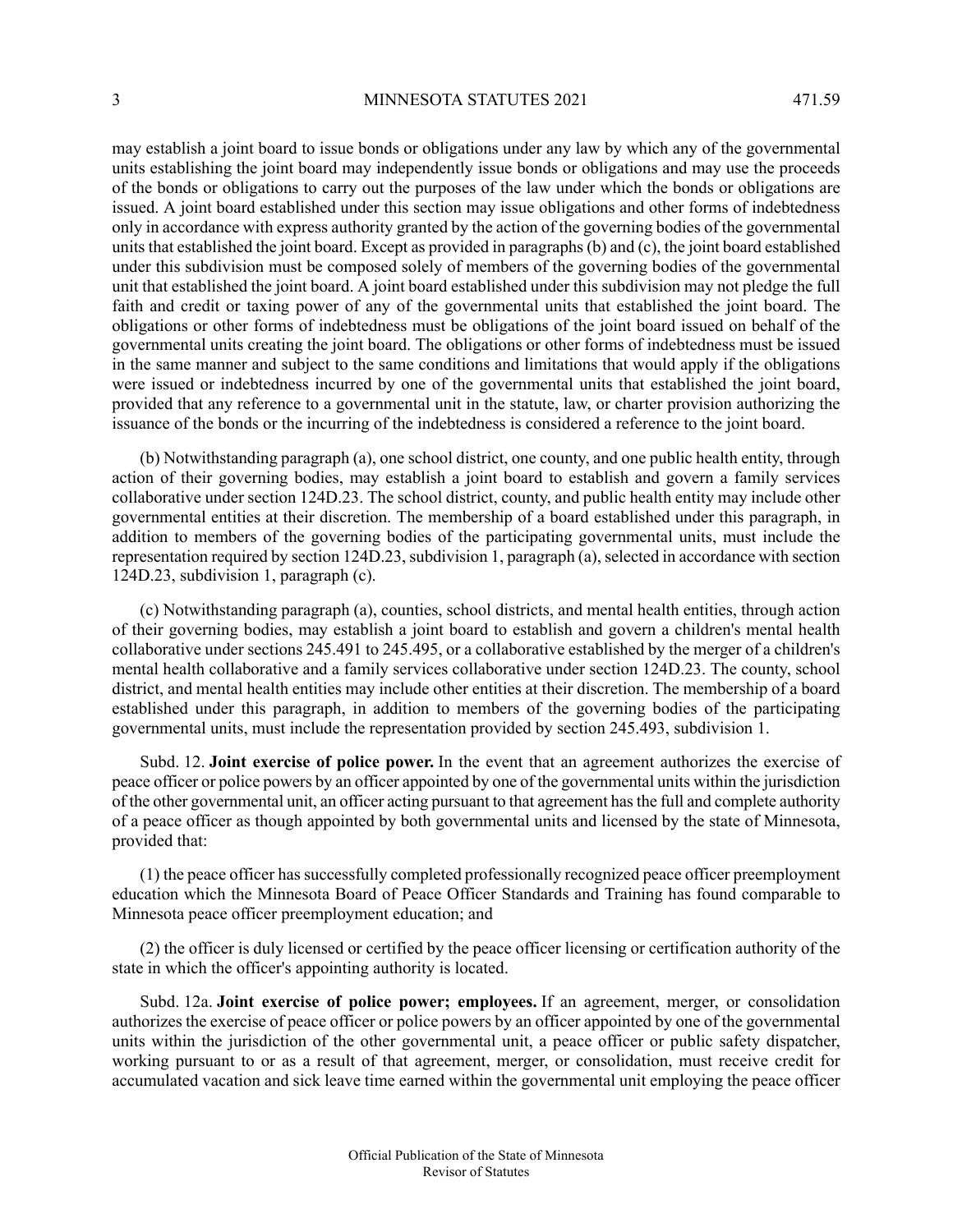471.59 MINNESOTA STATUTES 2021 4

or public safety dispatcher immediately preceding the agreement, merger, or consolidation. If a peace officer or public safety dispatcher working pursuant to an agreement, merger, or consolidation becomes employed by the new entity, that peace officer or public safety dispatcher is considered to have begun employment with the new entity on the first day of employment by the governmental unit employing the peace officer or public safety dispatcher immediately preceding the creation of the new entity and must be credited with all previously accumulated vacation and sick leave time.

Subd. 12b. **Correctional officers.** If there is an agreement, merger, or consolidation between two or more local correctional or detention facilities, a correctional officer who becomes employed by a new entity created by the agreement, merger, or consolidation must receive credit for accumulated vacation and sick leave time earned by the correctional officer during the officer's employment with a governmental unit immediately preceding the creation of the new entity. If a correctional officer working pursuant to an agreement, merger, or consolidation becomes employed by the new entity, the correctional officer is considered to have begun employment with the new entity on the first day of employment with the governmental unit employing the correctional officer immediately preceding the creation of the new entity and must be credited with all previously accumulated vacation and sick leave time.

Subd. 13. **Joint powers board for housing.** (a) For purposes of implementing a federal court order or decree, two or more housing and redevelopment authorities, or public entities exercising the public housing powers of housing and redevelopment authorities, may by adoption of a joint powers agreement that complies with the provisions of subdivisions 1 to 5, establish a joint board for the purpose of acquiring an interest in, rehabilitating, constructing, owning, or managing low-rent public housing located in the metropolitan area, as defined in section 473.121, subdivision 2, and financed, in whole or in part, with federal financial assistance under Section 5 of the United States Housing Act of 1937. The joint board established pursuant to this subdivision shall:

(1) be composed of members designated by the governing bodies of the governmental units which established such joint board and possess such representative and voting power provided by the joint powers agreement;

(2) constitute a public body, corporate, and politic; and

(3) notwithstanding the provisions of subdivision 1, requiring commonality of powers between parties to a joint powers agreement, and solely for the purpose of acquiring an interest in, rehabilitating, constructing, owning, or managing federally financed low-rent public housing, possess all of the powers and duties contained in sections 469.001 to 469.047 and, if at least one participant is an economic development authority, sections 469.090 to 469.1081, except (i) as may be otherwise limited by the terms of the joint powers agreement; and (ii) a joint board shall not have the power to tax pursuant to section 469.033, subdivision 6, or 469.107, nor shall it exercise the power of eminent domain. Every joint powers agreement establishing a joint board shall specifically provide which and under what circumstances the powers granted herein may be exercised by that joint board.

(b) If a housing and redevelopment authority exists in a city which intends to participate in the creation of a joint board pursuant to paragraph (a), such housing and redevelopment authority shall be the governmental unit which enters into the joint powers agreement unless it determines not to do so, in which event the governmental entity which entersinto the joint powers agreement may be any public entity of that city which exercises the low-rent public housing powers of a housing and redevelopment authority.